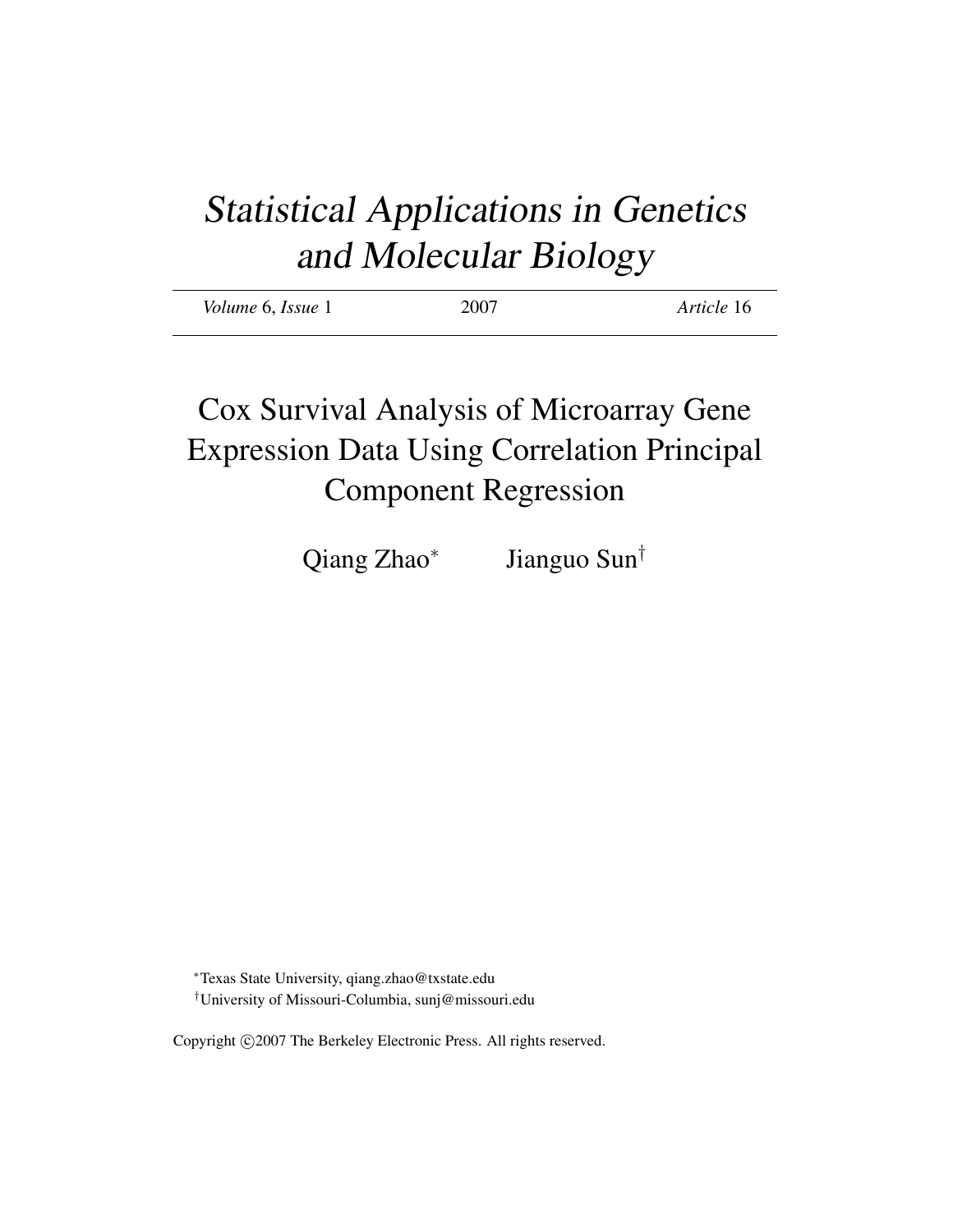## Cox Survival Analysis of Microarray Gene Expression Data Using Correlation Principal Component Regression<sup>∗</sup>

Qiang Zhao and Jianguo Sun

#### Abstract

Statistical analysis of microarray gene expression data has recently attracted a great deal of attention. One problem of interest is to relate genes to survival outcomes of patients with the purpose of building regression models for the prediction of future patients' survival based on their gene expression data. For this, several authors have discussed the use of the proportional hazards or Cox model after reducing the dimension of the gene expression data. This paper presents a new approach to conduct the Cox survival analysis of microarray gene expression data with the focus on models' predictive ability. The method modifies the correlation principal component regression (Sun, 1995) to handle the censoring problem of survival data. The results based on simulated data and a set of publicly available data on diffuse large B-cell lymphoma show that the proposed method works well in terms of models' robustness and predictive ability in comparison with some existing partial least squares approaches. Also, the new approach is simpler and easy to implement.

KEYWORDS: survival analysis, Cox model, microarray gene expression data, correlation principal component regression

<sup>∗</sup>The authors wish to thank two referees for their constructive comments, which greatly improved the paper.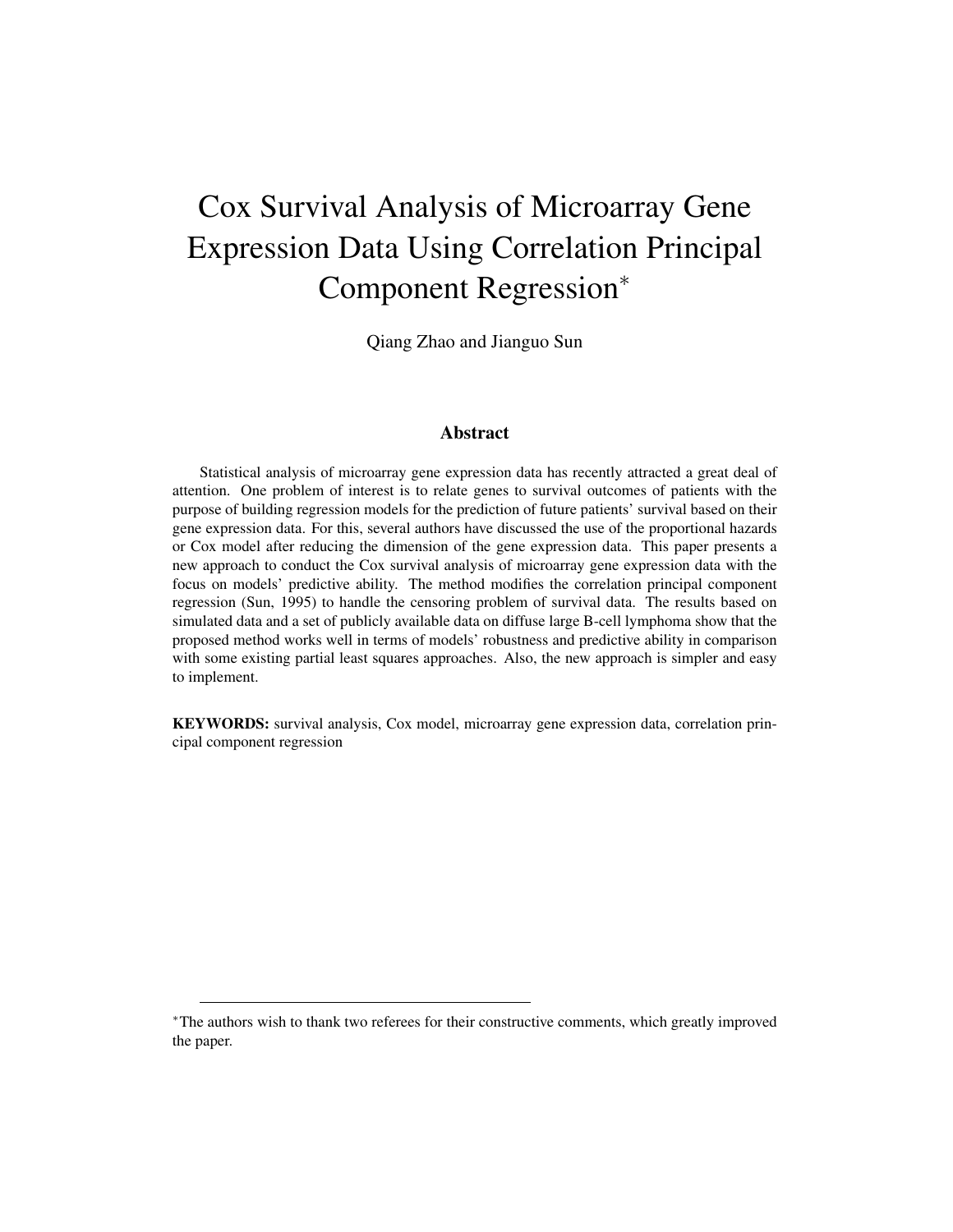## **1 INTRODUCTION**

One of the major advantages of microarray technology is that it allows simultaneous monitoring or measurements of expression levels of thousands of genes. In consequence, this has produced a huge amount of high-dimension gene expression data and led to a great deal of research effort in statistics spent on the development of statistical approaches appropriate for the analysis of such data. In the analysis of microarray gene expression data, several questions have drawn a lot of attention. One is the classification or cluster analysis of gene expression data with purposes of, for example, classifying samples into categories such as types or grades of tumors. The developed methods for this have helped, for example, identify previously undetected subtypes of cancer. Another question is how to identify differentially expressed genes. This could be a single gene or a group of genes related to or determining a clinical outcome of interest. Also the genes to be identified could be unknown one or more specific groups of genes to the researchers. This paper discusses survival analysis of microarray gene expression data with purposes of relating gene expression information or patterns to clinical variables representing times to certain events such as survival times of cancer patients.

In the analysis of microarray gene expression data, one of the main challenges to statisticians is the number of variables (genes) needed to be dealt with, which of course could be thousands, being larger than or far exceeding the number of samples. It is well-known that this makes invalid or inappropriate most of existing statistical methods such as commonly used approaches for linear or nonlinear regression analysis and survival analysis. The same problem was encountered in chemometrics where one of the main purposes is to predict variables such as the quality of a product or human blood analytes using spectrum information that can be measured at hundreds or thousands of different wavelengthes simultaneously. For spectrum analysis, a number of regression techniques that allow a large number of variables have been developed and investigated. These include the standard principal component regression (SPCR), linear and nonlinear partial least squares (PLS) approaches and correlation principal component regression (CPCR). The CPCR has been successfully used in chemometrics to achieve a simpler and better prediction model than SPCR and PLS regression (Sun, 1995). Note that all of statistical methods developed in chemometrics are for the purpose of regression analysis, not survival analysis.

For the survival analysis of microarray gene expression data, in addition to facing a large number of variables, one has to deal with censoring, a common and unique feature of survival data. Due to this and the special interest in sur-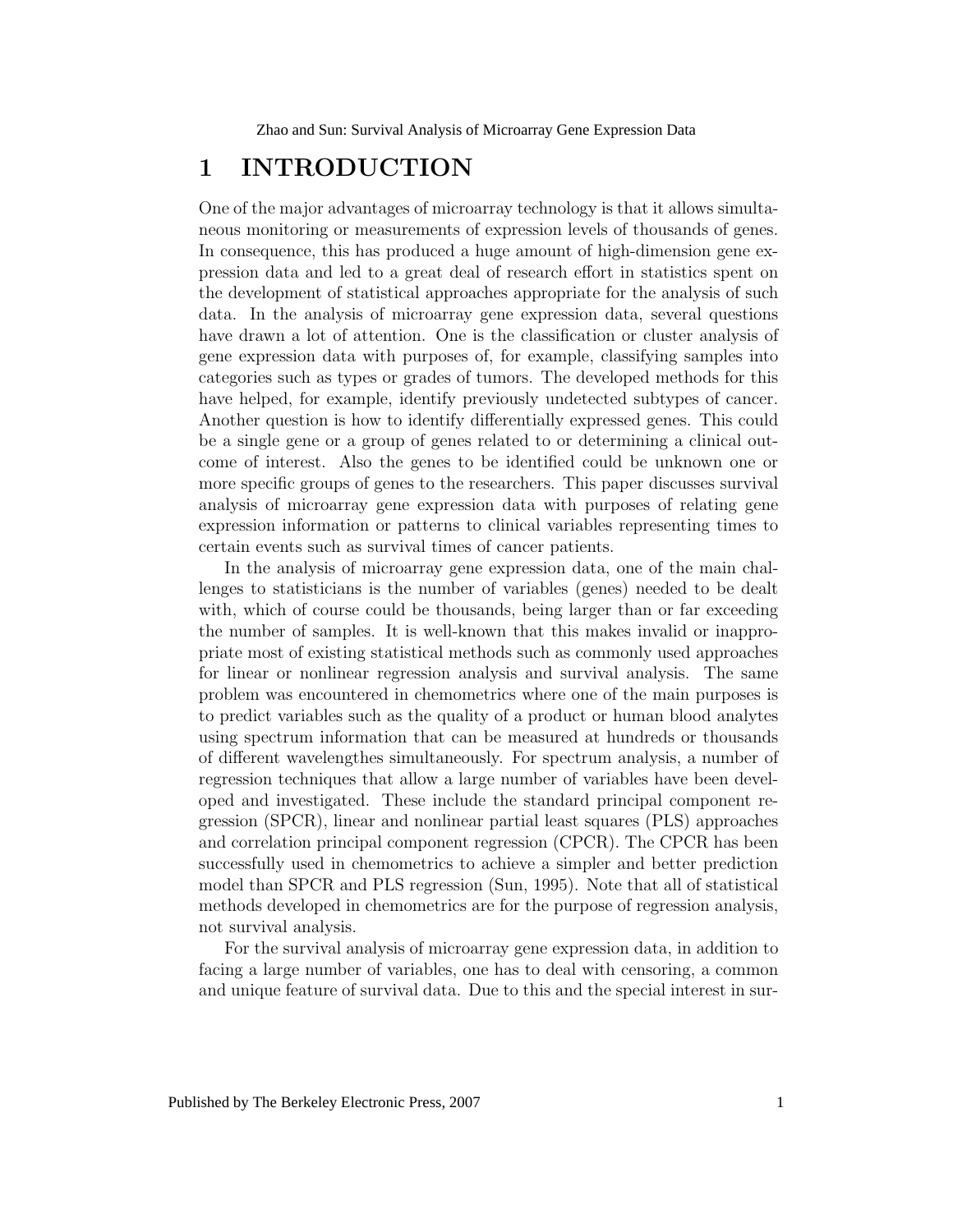vival analysis, models commonly used in survival analysis are quite different from those usually employed in regression analysis. Among them, the most widely used model is the proportional hazards or Cox model for right-censored data and several authors have investigated the use of its combination with the principal component analysis (PCA) or PLS for the survival analysis of gene expression data. For example, Nguyen and Rocke (2002) suggested to first apply the PLS approach to gene expression and survival data to reduce the dimension and then fit the Cox model to the resulting PLS components with the survival data. Park et al. (2002) proposed a method to transform the Cox survival analysis to a generalized linear regression problem and then apply the PLS technique to the transformed problem. Li and Gui (2004) also developed a clever analysis procedure that allows one to perform the PLS analysis under the Cox model. Note that the set of PLS components in these methods are determined using a complicated algorithm and the results of both gene expression and survival data. This could make the study of the properties of these methods more challenging. Of course, one could directly use the components resulting from PCA for the Cox survival analysis. However, this has been proved to tend to give less satisfactory results due to the fact that the components obtained may not be related to patients' survival (Bair and Tibshirani, 2004). Li and Li (2004) proposed to first select a subset of principal components and then apply a sufficient dimension reduction method to obtain fewer number covariates in the Cox model, which requires an additional assumption. Other approaches not using principle components or PLS components include penalized partial likelihood approaches (Gui and Li, 2005) and a boosting procedure using smoothing splines (Li and Luan, 2005).

In this paper, we present a new approach for the Cox survival analysis. Instead of PCA or PLS, the approach makes use of a variant of CPCR, which will still be referred as CPCR. Details of the methodology are presented in Section 2. The section also discusses the criteria for the selection and assessment of the prediction ability of models. In Section 3, for illustration, we apply the proposed method to a set of gene expression data with survival information on the diffuse large B-cell lymphoma (DLBCL) patients used by other authors to illustrate their methods. We also compare the proposed method with existing methods based on simulated data. The results suggest that the new method gives better prediction models and is more robust in situations considered. We conclude the paper with some remarks in Section 4.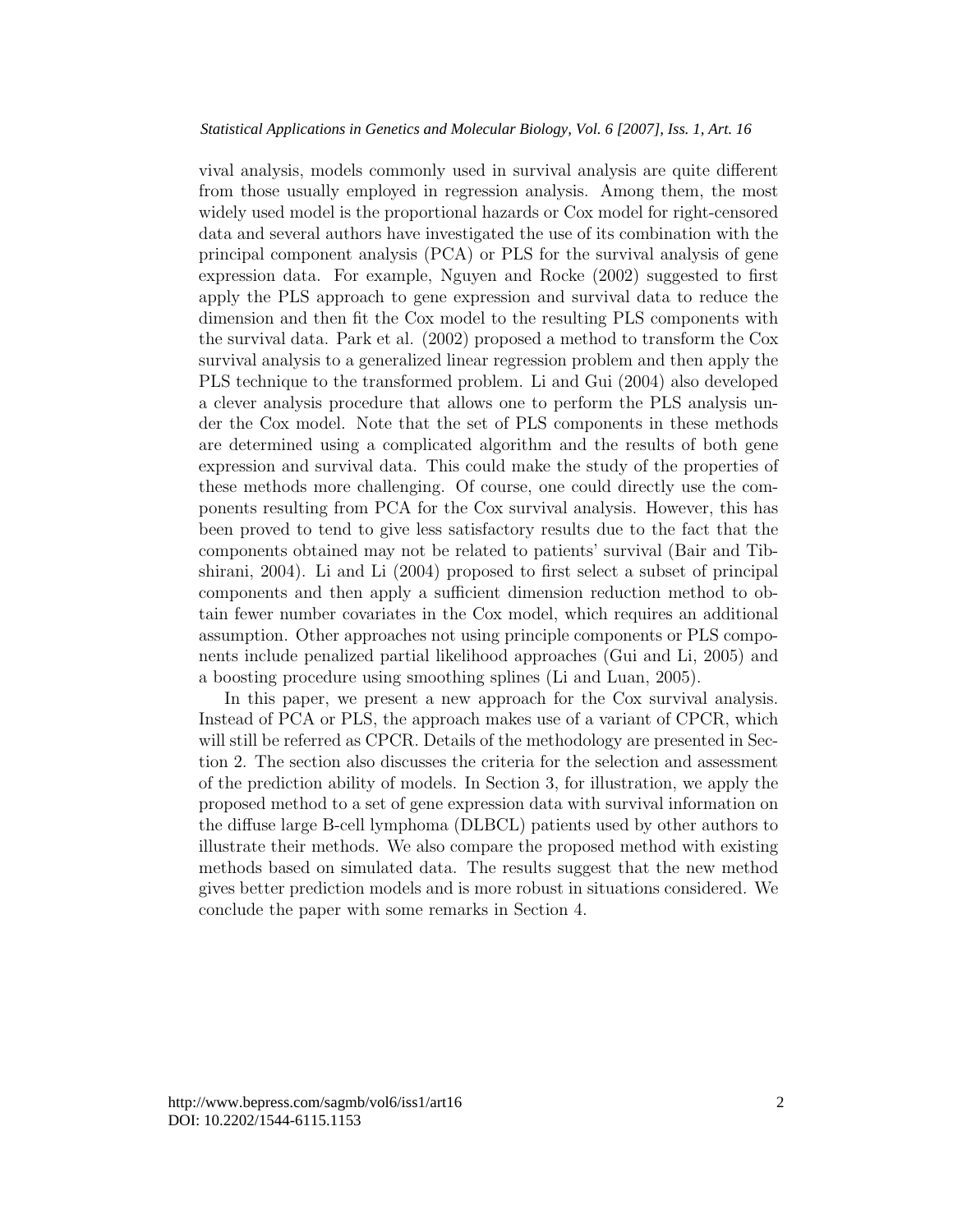## **2 METHODS**

#### **2.1 Correlation Principal Component Regression**

The SPCR has been used as a regression technique for a long time mainly for the situation where there exist strong multicollinearities among predictor variables and/or the number of predictor variables is close to or larger than the sample size such as in gene expression data. Multicollinearities could cause the variances of some of the estimated coefficients being very large and, thus, lead to unstable and potentially misleading estimates of the regression equations. CPCR is a variant of the SPCR and was developed particularly for the case where the prediction is of main interest. The idea behind SPCR is to regress a response variable on principal components ordered by their variability rather than on original predictor variables, while the idea behind CPCR is to regress a response variable on principal components ordered by their correlations with the response variable. In both cases, the number of principal components used in the final regression model is typically much less than the number of predictor variables.

Let X  $(n \times p)$  denote the gene expression level matrix with n samples and p genes (predictor variables) and Y  $(n \times 1)$  the sample of a response variable. In SPCR, the first step is to find the principal components of  $X$  given by  $Z = (z_1, \ldots z_K) = UD$ , where  $K = min\{p, n\}$ , the  $z_i$ 's are ordered by their variances from the largest to the smallest and  $X = U D V^t$  is the singular value decomposition of X, where  $U(n \times p)$  and  $V(p \times p)$  are matrices with  $U^t U = V^t V = V V^t = I(p \times p)$ , an identity matrix, and  $D(p \times p)$  is a diagonal matrix with eigenvalues of  $X^t X$  on diagonal positions. For a given integer  $A$ , the least squares regression is applied by regressing Y on  $Z_A = (z_1, ..., z_A)$ , the first A principal components of X. For CPCR, the first step is the same as in SPCR, but in the second step, the least square regression is applied through regressing Y on  $Z_A^* = (z_1^*,...,z_A^*)$ , the first A principal components with the highest correlations with Y.

Note that the idea behind SPCR is to retain as much as possible the variation present in the data. When prediction is mainly concerned, retaining the variability is no longer of interest. Instead one would be mostly interested in the variability of a predicted value that is usually evaluated by prediction errors discussed below. In other words, SPCR assumes that the main information of interest is contained in the directions of the predictor space with high variations. In some situations, however, the high variations may be generated by sources that are not related to the response variable under study and it's not uncommon that a component with lower variance is a good predictor in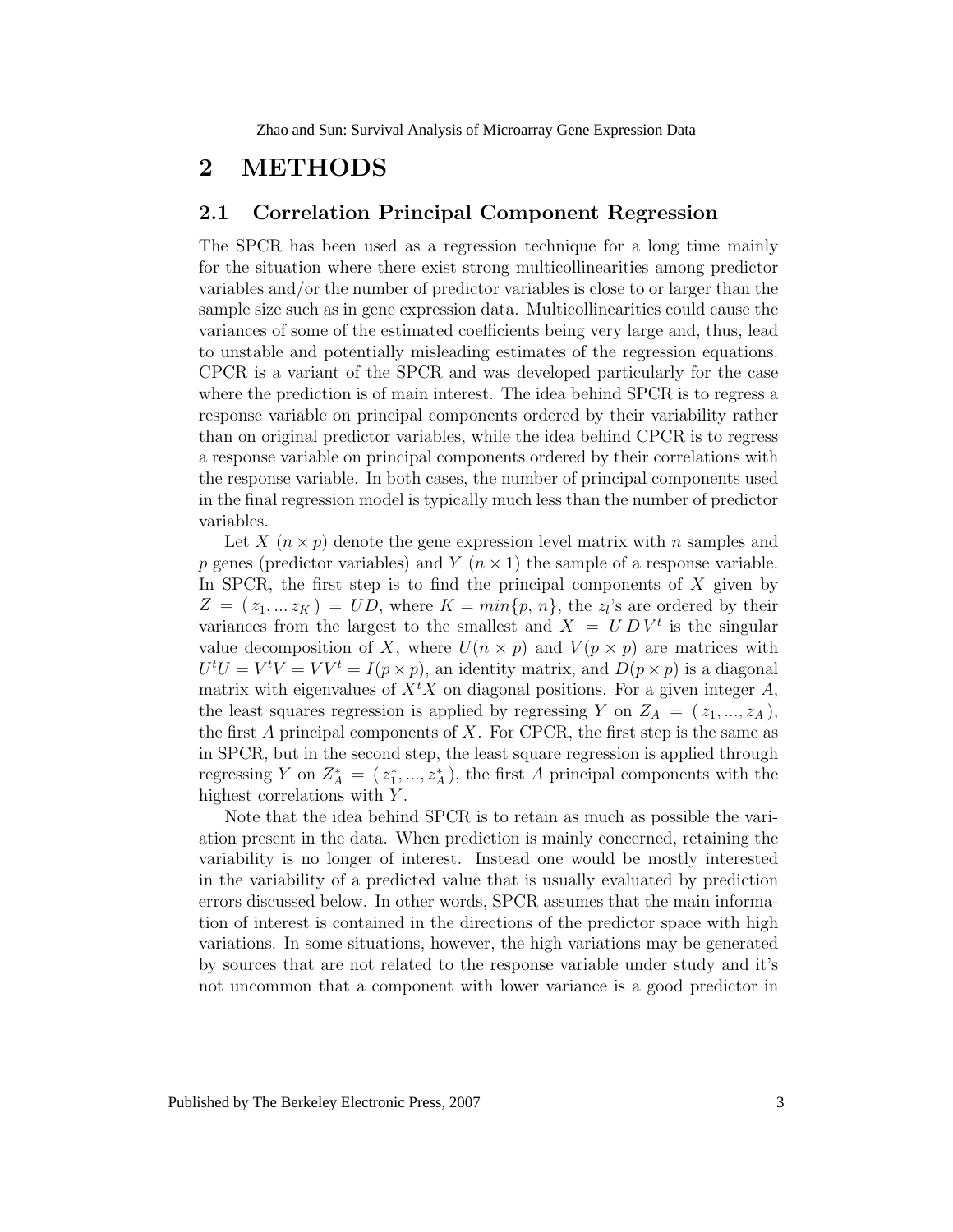a regression model (Jolliffe, 2002). In these cases, it is natural to use only the principal components that represent relevant directions in the regression as in CPCR. In general, the major information about a response variable is often included in the principal components with intermediate variances, especially in the case where the ratio of the sample size to the number of genes is small. In this case, there is not enough information available to estimate the regression parameters in all directions and only the parameters in important directions should be estimated. Also there always exists noise in the measurement, and thus the more principal components used in the model, the larger noise is incorporated. This is partly the motivation for CPCR, which employs only the relevant principal components (with large correlations) and ignores the irrelevant principal components.

As mentioned earlier, PLS has been used in the Cox survival analysis of gene expression data. Similar to CPCR, it assumes that the information of interest about a response variable is mainly contained in the directions of the predictor space which have both large variations and high correlations with the response variable. Note that in all of SPCR, CPCR and PLS, a sequence of models is generated. The selection of an appropriate model will be discussed below.

#### **2.2 Cox Survival Analysis**

By Cox survival analysis, we mean the analysis of survival data using the proportional hazards or Cox regression model, the most commonly used model in survival analysis. Suppose that one observes right-censored survival data given by  $\{ (Y_i = \min\{T_i, C_i\}, \delta_i = I(Y_i = T_i), X_i); i = 1, ..., n \},\$ denotes the true survival time,  $C_i$  the censoring time independent of the  $T_i$ , and  $X_i$  the vector of covariates or genes associated with subject  $i$  in the study. Let  $\lambda(t|X_i)$  denote the hazard function given covariates  $X_i$ , the probability that a subject with  $X_i$  fails at time  $t$  given that the subject has survived up to time t. The Cox model assumes that

$$
\lambda(t|X_i) = \lambda_0(t) \exp(\beta' X_i) , \qquad (1)
$$

.

where  $\lambda_0(t)$  is an unknown baseline hazard function corresponding to subject with  $X_i = 0$  and  $\beta$  is the vector of regression parameters. The objectives are to make inference about  $\beta$  and predict future survival.

To estimate  $\beta$ , the most frequently used procedure is to find  $\beta$  that maximizes the so-called partial likelihood function

$$
L_p(\beta) = \prod_{i=1}^n \left\{ \frac{\exp(\beta'X_i)}{\sum_{j=1}^n I(y_j \ge y_i) \exp(\beta'X_j)} \right\}^{\delta_i}
$$

http://www.bepress.com/sagmb/vol6/iss1/art16 DOI: 10.2202/1544-6115.1153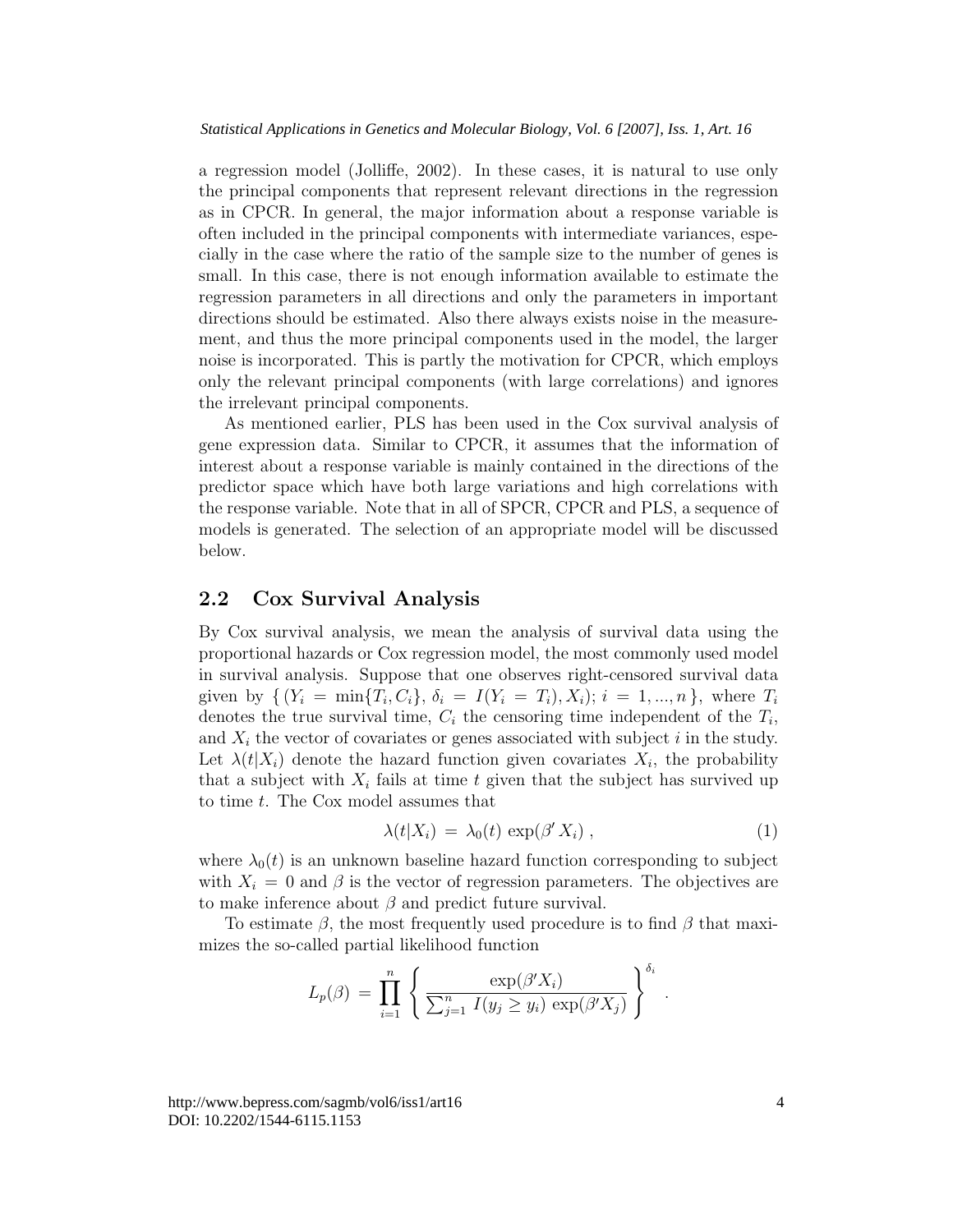Note that  $L_p$  does not involve  $\lambda_0(t)$ , a main advantage of the partial likelihood approach. Of course all methods developed for the Cox model assumes that the sample size *n* is larger than the dimension of the  $X_i$ 's. In the next subsection, we discuss how to perform the Cox survival analysis for microarray gene expression data.

#### **2.3 A Proposed Survival Analysis Procedure**

The proposed procedure is similar to that given in Nguyen and Rocke (2002). Instead of using PLS, we propose to use a variant of CPCR to first reduce the dimension of gene expression data by finding the principal components and order them based on the strength of their association with the survival time. Specifically, let  $X = (X_1, ..., X_n)'$  ( $n \times p$ ) denote the gene expression data matrix,  $Y(n \times 1)$  the response vector of interest representing survival times to a certain event such as death due to cancer or censoring times, and  $\delta$   $(n \times 1)$  the vector of censoring indicators. We apply CPCR to X, Y, and δ to obtain the principal components  $Z^* = (z_1^*,...,z_K^*)$ , ordered from the smallest to largest based on the p-values from testing  $\beta = 0$  under model (1) when regressing Y on the principal components individually. Note that we propose to use  $p$ −values instead of correlation coefficients between the true survival time and individual components because the coefficients cannot be computed due to censoring. For X with centered columns,  $K = n - 1$ . For each  $A$  ( $1 \leq A \leq K$ ), replacing predictor variables in model (1) with  $Z_A^* = (z_1^*,...,z_A^*)$  gives

$$
\lambda(t|Z_A^*) = \lambda_0(t) \exp(\beta_A^{*'} Z_A^*) = \lambda_0(t) \exp(f(X)), \tag{2}
$$

where the risk score function  $f(X)$  is a linear combination of the original data matrix  $X$ . Then one applies the partial likelihood approach to obtain an estimate  $\hat{\beta}_A^*$  in model (2). The estimate, say  $\hat{\beta}_A$ , of the original  $\beta$  in model (1) can then be obtained by transforming  $Z_A^*$  back to X.

Note that if model (2) consists of all the PCs, it is equivalent to one including of all genes, so the problems caused by multicollinearities have not gone away. Thus, one key part of the above procedure is the selection of  $A$ , the number of the components used in model building. For this, note that it usually depends on the purpose of the modeling. In general, the number of components  $(A)$  in a model could be regarded as an indicator of the complexity of the model, and the larger  $A$  is, the bigger noise is incorporated and the more sensitive the model is to outliers. In other words, if the prediction is of main interest, one would prefer a model with fewer number of components and smaller prediction error.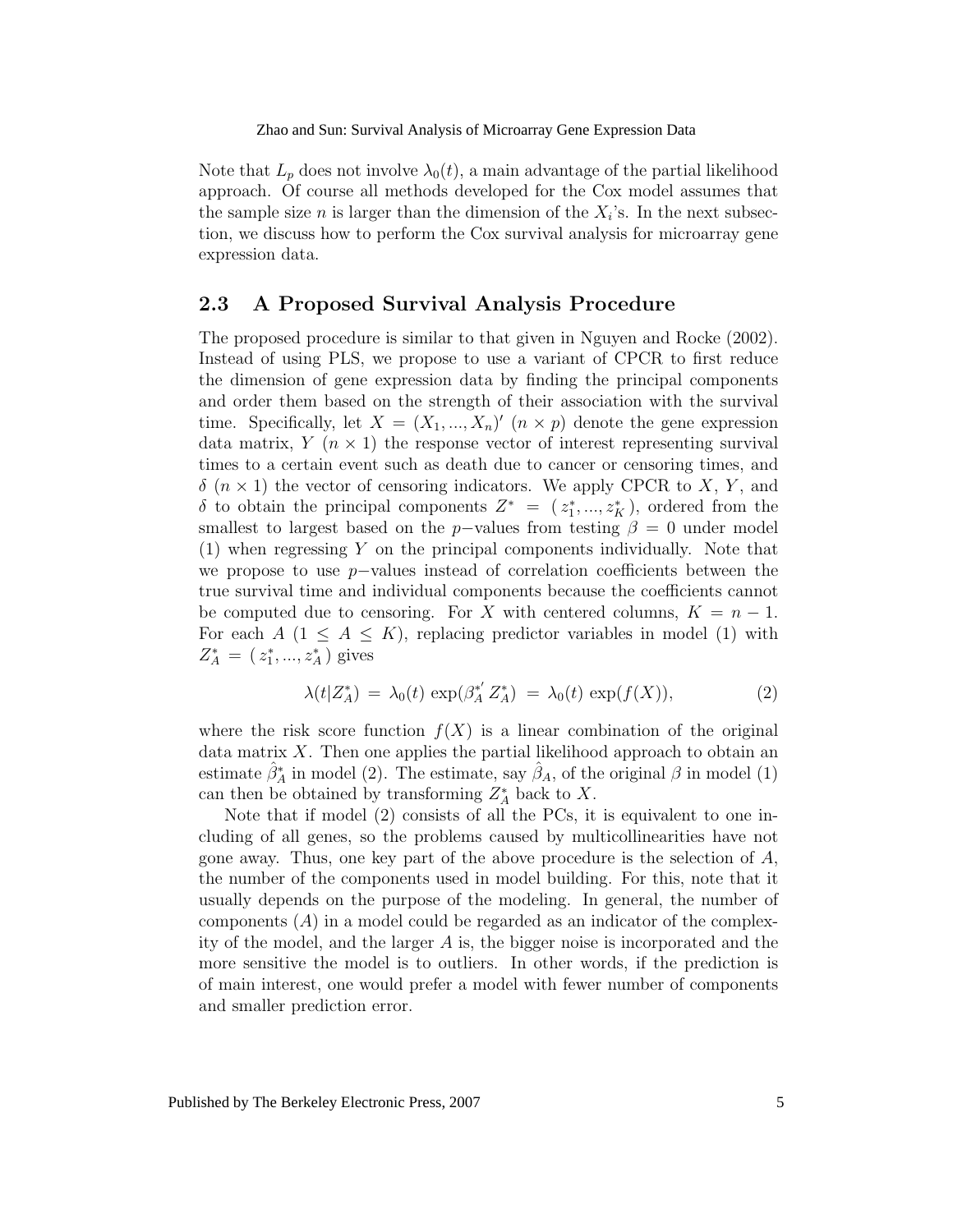In order to assess how well a model predicts future survival outcomes, one can randomly set aside a set of observations in the dataset as validation data and use the remaining as training data for model fitting. Then the predictive performance of a fitted model can be evaluated using root mean squared error for prediction (RMSEP), area under a time dependent ROC curve (AUC), or correct prediction or classification rate if risk group information, such as stages in tumor development, of a subject is available.

To obtain the RMSEP, let R denote a random subset of  $\{1, ..., n\}$  with m elements and  $\hat{\beta}_{A,R}^*$  the partial likelihood estimator obtained based on training data  $\{Y_R, Z_{A,R}^*\}$ , where  $\{Y_R, Z_{A,R}^*\}$  denotes  $\{Y, Z_A^*\}$  with the information on subjects  $i\epsilon R$  removed. That is,  $\hat{\beta}_{A,R}^*$  is  $\hat{\beta}_A^*$  with the information from the subjects  $i \in R$  removed. For each  $i \in R$  in the validation set, define the martingale residual as

$$
M_{i,R} = \delta_i - \int I(Y_i \ge t) \exp(\hat{\beta}_{A,R}^* z_{A,R,i}^*) d\hat{\Lambda}_0^*(t; \hat{\beta}_{A,R}^*) ,
$$

where  $z_{A,R,i}^*$  is the transformed  $X_i$  given by the same operation that gives  $Z_A^*$ from  $X$  and

$$
\hat{\Lambda}_0^*(t; \hat{\beta}_{A,R}^*) = \int_0^t \left\{ \sum_i I(Y_i \ge s) \exp(\hat{\beta}_{A,R}^{*'} z_{A,i}^{**}) \right\}^{-1} \sum_i dI(Y_i \le s, \delta_i = 1) ,
$$

which is an estimate of the baseline cumulative hazard function. In the above, the summations  $\sum_i$  and  $\sum_l$  are over subjects not in R and  $z_{A,l}^{**}$  is the lth row of  $Z_{A,R}^*$ . Then we propose to define the prediction error of a model as

$$
RMSEP(A,m) = \left\{ \frac{1}{m} \sum_{i \in R} M_{i,R}^2 \right\}^{1/2},
$$

the delete-m root mean square error of prediction. Alternatively, one can use

$$
RMSEP(A) = \left(\frac{1}{n}\sum_{i=1}^{n} M_{i,i}^{2}\right)^{1/2},
$$

the delete-one root mean square error of prediction, as a criterion to evaluate the prediction ability of a model. Note that in  $RMSEP(A)$ , the subset R contains only one element i.

Let  $A_0$  denote A such that  $RMSEP(A_0, m)$  for a given m or  $RMSEP(A_0)$ minimizes  $RMSEP(A, m)$  or  $RMSEP(A)$ , respectively. The optimal or final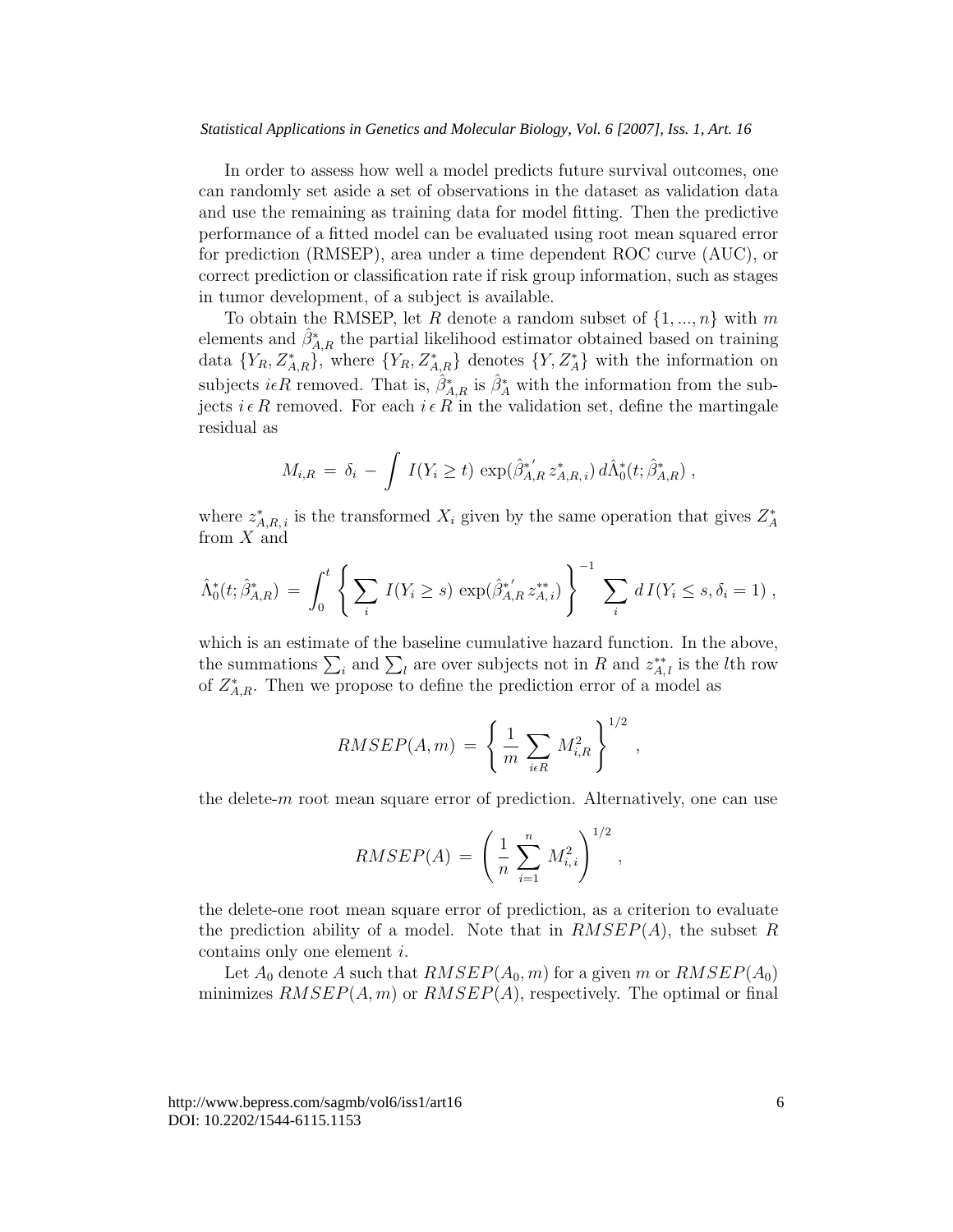Cox survival model is then given by model (2) with  $\beta_A$  and  $\lambda_0(t)$  replaced by  $\hat{\beta}_{A_0}$  and  $d\hat{\Lambda}_0(t; \hat{\beta}_{A_0})$ , where

$$
\hat{\Lambda}_0(t; \hat{\beta}_{A_0}) = \int_0^t \left\{ \sum_{i=1}^n I(Y_i \ge s) \exp(\hat{\beta}'_{A_0} X_i) \right\}^{-1} \sum_{i=1}^n dI(Y_i \le s, \delta_i = 1).
$$

Note that in practice, one may want to choose a model or  $A_0^*$  such that  $RMSEP(A_0^*,m)$  or  $RMSEP(A_0^*)$  is close to the minimum, but  $A_0^*$  is less than  $A_0$ , which achieves the minimum RMSEP. This could give a simpler and more robust model with similar prediction ability. Since most statistical software packages such as SAS, S-PLUS, and R contain functions for the partial likelihood approach and SPCR, the proposed procedure can be easily implemented.

The second criterion is to use AUC, originally developed by Heagerty et. al. (2000), computed from each subject in the validation dataset to assess the predictive ability of a model at different time points. For right-censored data, time-dependent event indicator  $\delta(t)$  indicates whether a survival time is larger or smaller than time t. At each time t, risk score function  $f(X)$  in model (2) can be used as a continuous diagnostic marker of a survival outcome for the binary variable  $\delta(t)$ . Following Li and Gui (2004), we can define

> sensitivity  $(c, t | f(X)) = P\{f(X) > c | \delta(t) = 1\}$ , and specificity  $(c, t | f(X)) = P{ f(X) \le c | \delta(t) = 0}.$

At time t, AUC is then defined as the area under a time-dependent receiver operator characteristic curve, ROC  $(t| f(X))$ , which is a plot of sensitivity  $(t| f(X))$  vs. 1–specificity  $(t| f(X))$  with c, the cutoff value for  $f(X)$ , varying. The larger the AUC is, the better predictive ability a model has at a certain time. Note that a nearest neighbor estimation of the bivariate distribution was used to estimate the sensitivity and specificity, which guarantees that both are monotonic in c (Heagerty et al. 2004 and Akritas, 1994). In practice, to construct a ROC  $(t| f(X))$  curve and compute the corresponding AUC at time t, one may use a certain number, say  $r$ , of values for c between the smallest and the largest values of  $f(X)$  based on validation data. One would choose a model that gives the largest AUC.

In addition, since  $f(X)$ , the risk score function in model (2), is a risk indicator of the survival event such as death in cancer studies, subjects can be classified into different risk groups such as different tumor development stages based on their values of the risk score function when comparing to a certain cutoff  $f_0$ , which may be determined with the help of a professional such as a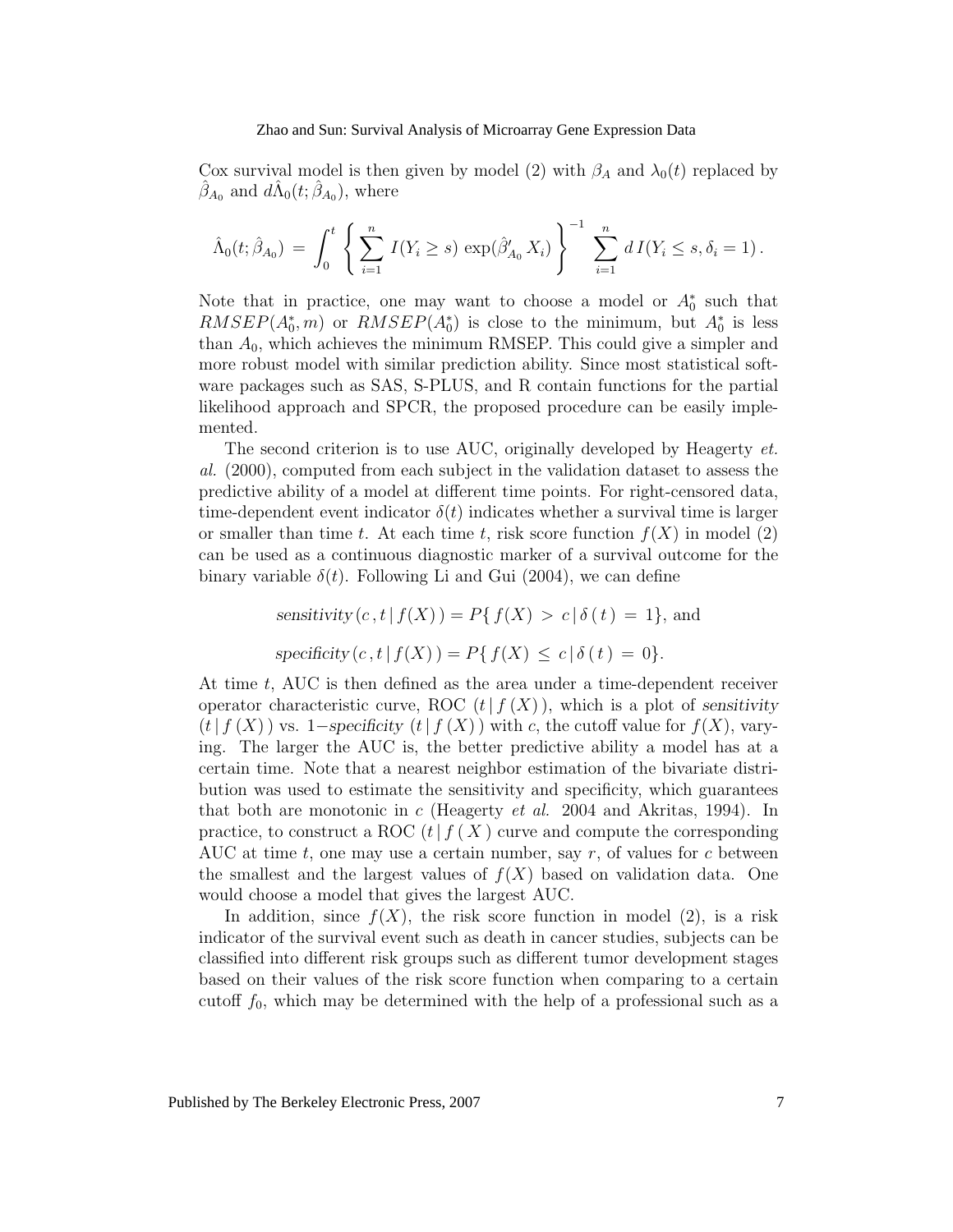physician based on data in the past. When information about membership of a subject to a risk group is available, one can compute the correct classification rate, which is computed as percentage of times a subject is correctly classified into a group. This criterion is used in a simulation study in the next section to evaluation the proposed method.

## **3 NUMERICAL STUDIES AND RESULTS**

#### **3.1 DLBCL Data**

To illustrate the procedure presented in the previous section and compare it to the two partial least squares methods proposed in Li and Gui (2004), referred as LG1 and LG2 thereafter, we reanalyzed the DLBCL gene expression data that were analyzed by Rosenwald et. al. (2002) and Li and Gui (2004) among others. The dataset includes gene expression measurements of 7,399 genes on 240 patients with DLBCL and their survival times. There exist some missing gene expression measurements and they are replaced by the average of gene expression measurements of the nearest 8 genes according to the Euclidean distance as described in Li and Gui (2004). Among the 240 patients, 138 (57.5%) deaths were observed during the study with the median death time of 2.8 years and, for others, right-censoring times were observed.

Considering the fact that most genes are irrelevant to patients' survival, we analyzed the reduced dataset given by 488 genes that are significantly related to the hazard rate of survival time at 0.01 significance level based on the univariate Cox regression analysis to reduce noise. To select a proper model, we then divided the 240 patients at randomly into two samples with  $m = n/3 = 80$  patients in the validation sample and the remaining in the training sample, as in Li and Gui (2004) and Bair and Tibshirani (2004). We fit model (2) to the training data and calculated the root mean square error of prediction  $RMSEP(A, m)$  based on the validation data. The above procedure is repeated for 50 times. Figure 1 (a) presents the average curves of the error of prediction obtained by connecting the values of  $RMSEP(A, m)$ up to  $A = 5$ . Note that here we have three curves corresponding to three different Cox regression procedures. The curve corresponding to CPCR was obtained by using the procedure proposed in the previous section and the other two curves corresponds to the two procedures studied in Li and Gui (2004). Specifically, LG1 denotes the partial Cox regression procedure and LG2 means the application of LG1 to the principal components of the original data (Li and Gui, 2004). It can be seen from Figure 1 (a) that all three procedures require only one component,  $A_0 = 1$ , to achieve similar minimum values for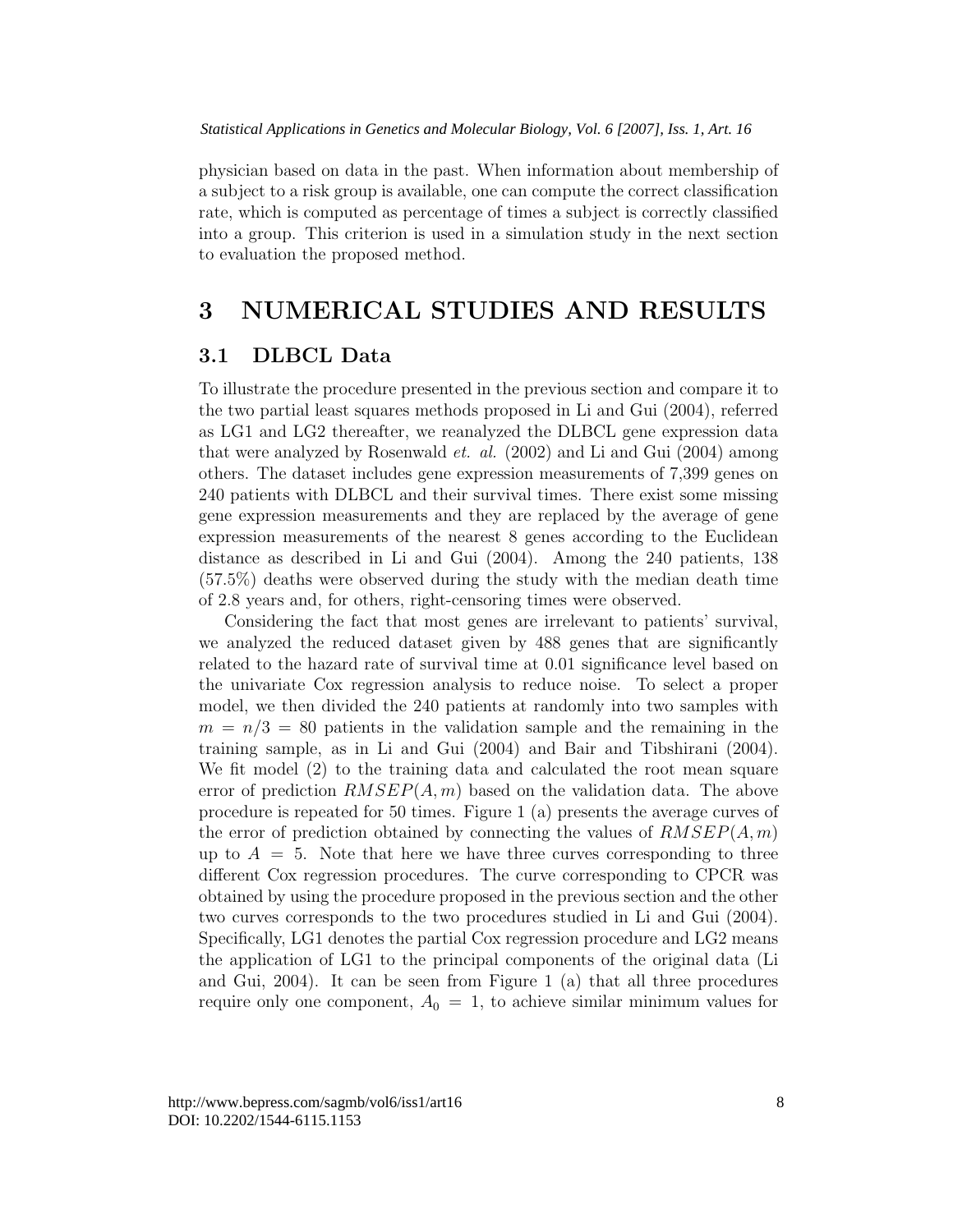

Zhao and Sun: Survival Analysis of Microarray Gene Expression Data

Figure 1: Prediction Error Comparison

RMSEP. However, CPCR yields more stable models because the prediction errors are much smaller as A increases.

Since it is known that the squared martingale residuals are skewed, to give a more robust estimate of the prediction error, we also calculated the root median of all squared residuals (RMedSEP) instead of  $RMSEP(A, m)$  for the three procedures. Figure 1 (b) presents the three curves of the prediction errors given by connecting the mean  $RMedSEP(A, m)$  values up to  $A = 5$ . It gives the similar conclusion as Figure 1 (a) and it is apparent that all procedures are more stable from the median point of view as expected.

In addition, we repeated the above analysis by using the delete-one root mean square error of prediction  $RMSEP(A)$  and  $RMedSEP(A)$  and the results are displayed in Figure 1 (c) and (d). As expected, it gives similar conclusions and again suggests that one component is good enough for the datasets discussed here.

We also applied the three methods to the full dataset with 7,399 genes and the results are very similar except for getting larger quantities for the prediction errors as expected.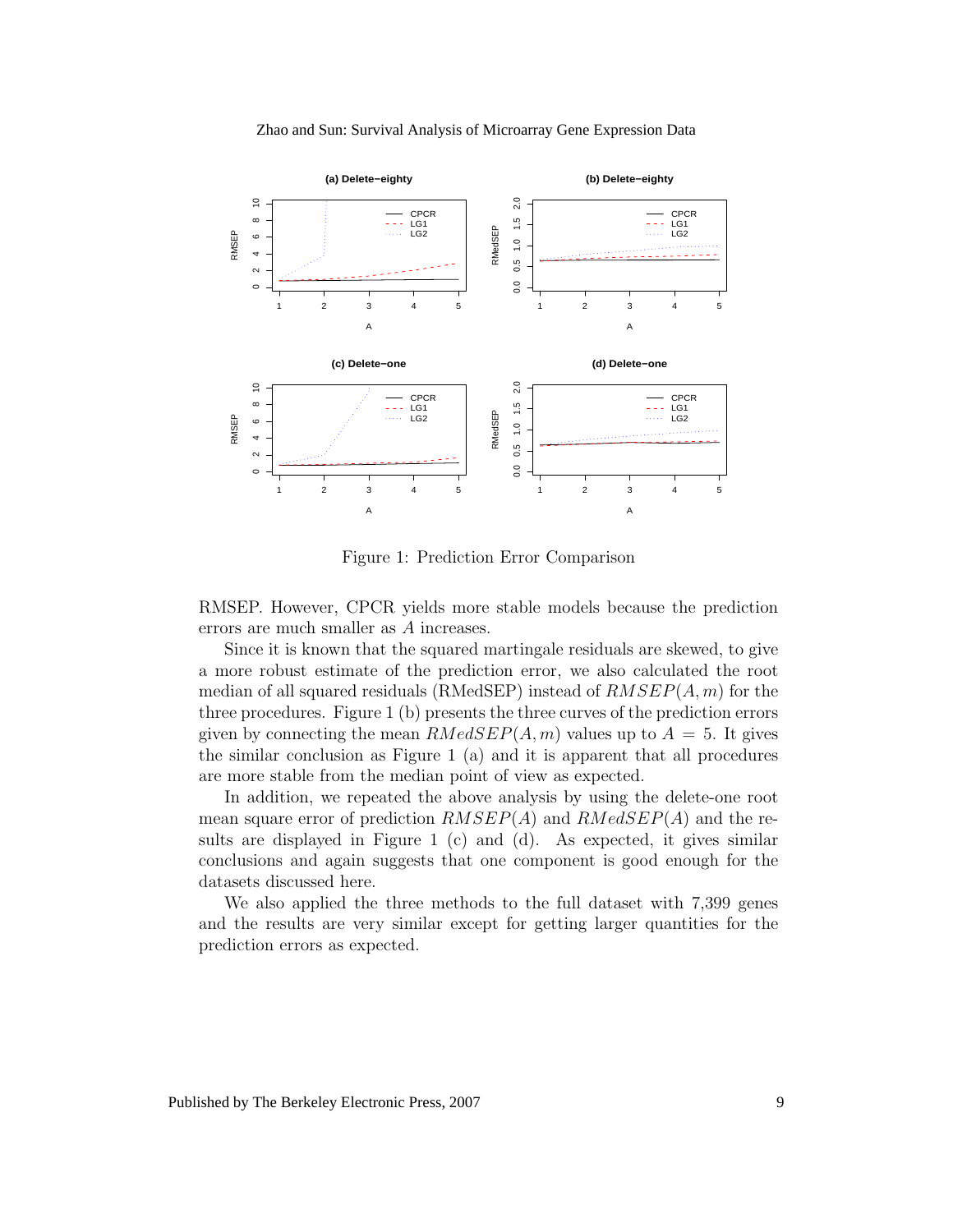#### **3.2 Simulated Data**

We compared the proposed method with LG1 and LG2 given in Li and Gui (2004) based on simulated gene expression and survival data by focusing on predictive ability. Results for correct classification rate and AUC will be reported later. Mimicking the DLBCL data and following Bair and Tibshirani  $(2004)$ , we generated gene expression data X with  $p = 5,000$  genes for  $n = 240$ subjects for classification and 120 subjects for AUC comparison due to calculation time consideration. All gene expression values were generated from  $N(0, 1)$  with a few exceptions. Genes 1-50 for subjects  $1-n/2$  had a mean of 1.0. For genes 51-100, 30% of all subjects were randomly chosen to have a mean of 2.0. Similarly, for genes 101-200, 50% of the subjects were randomly chosen to have a mean of 1.0. Finally for genes 201-300, 70% of the subjects were randomly chosen to have a mean of 0.5.

To generate survival data, we assume that subjects come from one of the two risk groups, high or low risk group. Survival times T*<sup>i</sup>* are generated from exponential with a mean of  $\mu = 10$  or 15 for subjects 1-n/2 (low risk) and with a mean of 8 for the rest (high risk). Independently, censoring time  $C_i$ is generated from exponential with a mean of 10 for each subject. Then we obtained survival data  $\{Y_i = min(T_i, C_i), \delta_i = I(T_i \leq C_i), i = 1, ..., n\}$ . Note that when  $\mu = 10$ , the two groups has a difference of 2 for mean survival time, which is smaller than that when  $\mu = 15$ . When  $\mu = 10$ , generated data has about 46.2% of right-censoring, which is close to that of the DLBCL data.

The generated datasets are then treated in the same way as with the original DLBCL for analysis. Significance level 0.05 was used in selecting relevant genes before applying the three methods, and the resulting gene matrix X generally has more genes than the number of subjects. On average, less than half of the first 50 genes were selected. But more were selected when the difference between the two risk groups was larger  $(\mu = 15)$ . Based on 250 replications, Figure 2 shows that the classification rate for correctly classifying a subject in the validation sample of size 80 into either high- or low-risk group based on whether the value of  $f(X)$  is greater or less than 0, which is the mean risk score for all subjects in the training sample. It can be seen that CPCR outperforms both LG1 and LG2 for classification, especially when the mean difference in survival time is large between the two groups, which corresponds to  $\mu = 15$ for the low-risk group. The correct classification rates for the three methods generally drop slightly as more components are involved in the Cox model. This may be caused noise introduced by excessive number of components in the model.

Figure 3 shows the comparisons of mean AUC curves across time using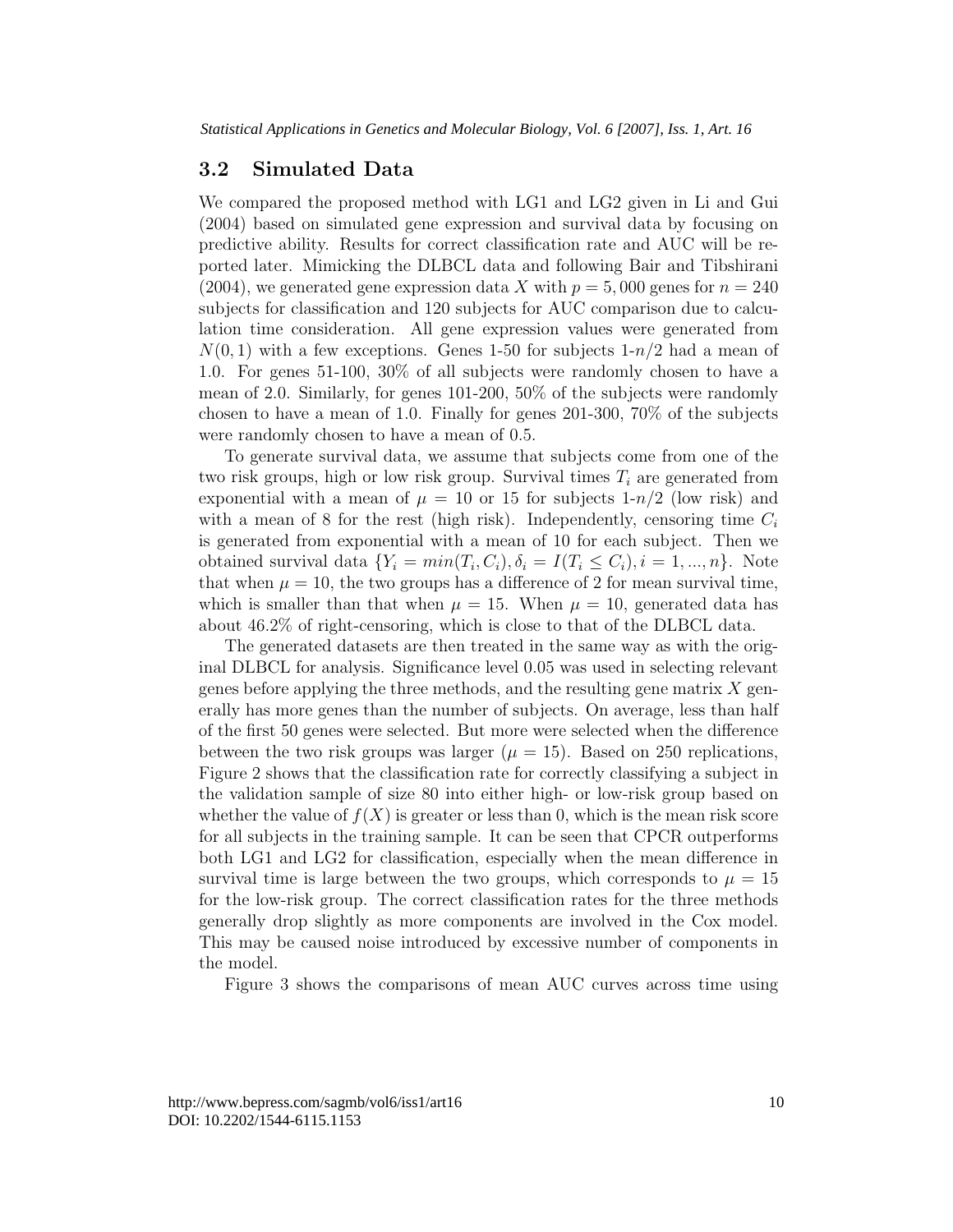

Figure 2: Classification Rate Comparison



Figure 3: AUC Comparison

Published by The Berkeley Electronic Press, 2007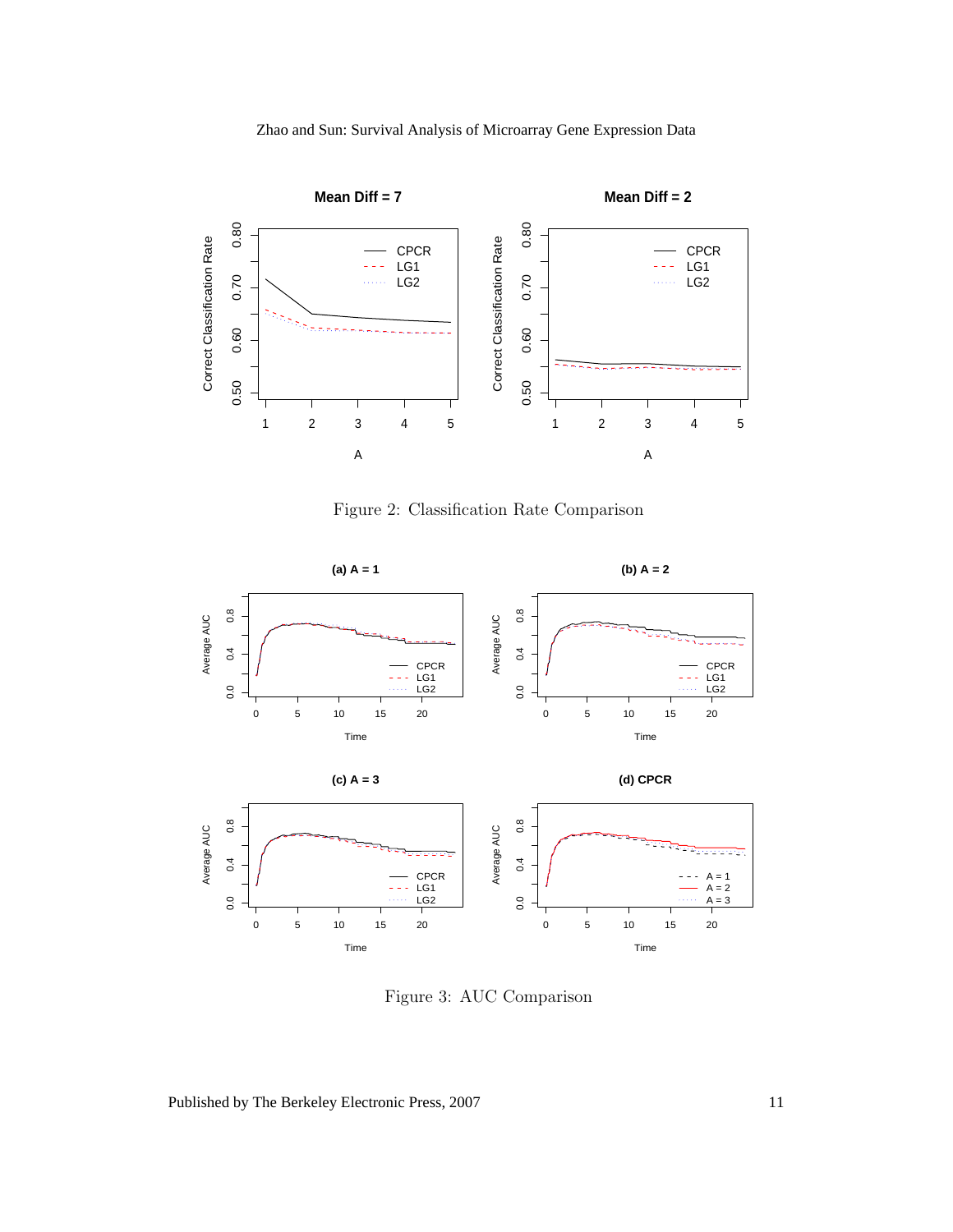delete-forty cross validation based on 10 replications with  $n = 120$  and  $\mu = 15$ . At each distinct time point from the validation sample,  $r = 3$  cutoff values for  $f(X)$  between the smallest and the largest values of  $f(X)$  exclusively were used to construct a ROC curve and compute the AUC. Note that the computation could be time-consuming for large  $n$  and  $r$ . Since each replication may have a different set of distinct time points, interpolation and extrapolation were used in getting the average. Plots  $(a)-(c)$  in Figure 3 show that the proposed method outperforms LG1 and LG2 slightly when two or three components were used in the Cox model in terms of AUC. It has smaller but close AUC to LG1 and LG2 when only one component was used. Figure 3 (d) compares the AUC curves of CPCR with different values of A. It indicates that generally a twocomponent model yields the best predictive ability based on the 10 datasets generated.

## **4 CONCLUDING REMARKS**

Microarray gene expression data have similar structures as spectrum data and one of the common features between them is that there exists strong multicollinearity in gene expression levels among different genes or spectra among different wavelengthes. No matter what are the purposes of the analysis, one has to deal with this multicollinearity first by transformation and/or dimension reduction.

This paper presents an approach to the survival analysis of gene expression data and it combines CPCR and partial likelihood approach together under the Cox model framework. Note that due to censoring, p−values are used in determining correlation instead of correlation coefficients calculated by treating censoring time as survival time or using imputed survival time. For the DLBCL data and the simulated data, using CPCR in conjunction with the Cox model can yield close or even better prediction and more robust models than using PLS approaches with the settings considered. Also the new approach can be easily implemented using common statistical software packages and is simpler in computation than the methods based on PLS (Li and Gui, 2004; Nguyen and Rocke, 2002). All computations were implemented using R.

Screening genes before applying dimension reduction techniques can lower the noise carried in the data and increase predictive ability. The number of genes screened out can be controlled by a significance level used for individual tests under the Cox model. The model selection criteria, RMSEP and AUC, were also discussed. Note that if estimation of  $\beta$  in the Cox model is the main objective instead of prediction, one may want to use a different model selection criterion.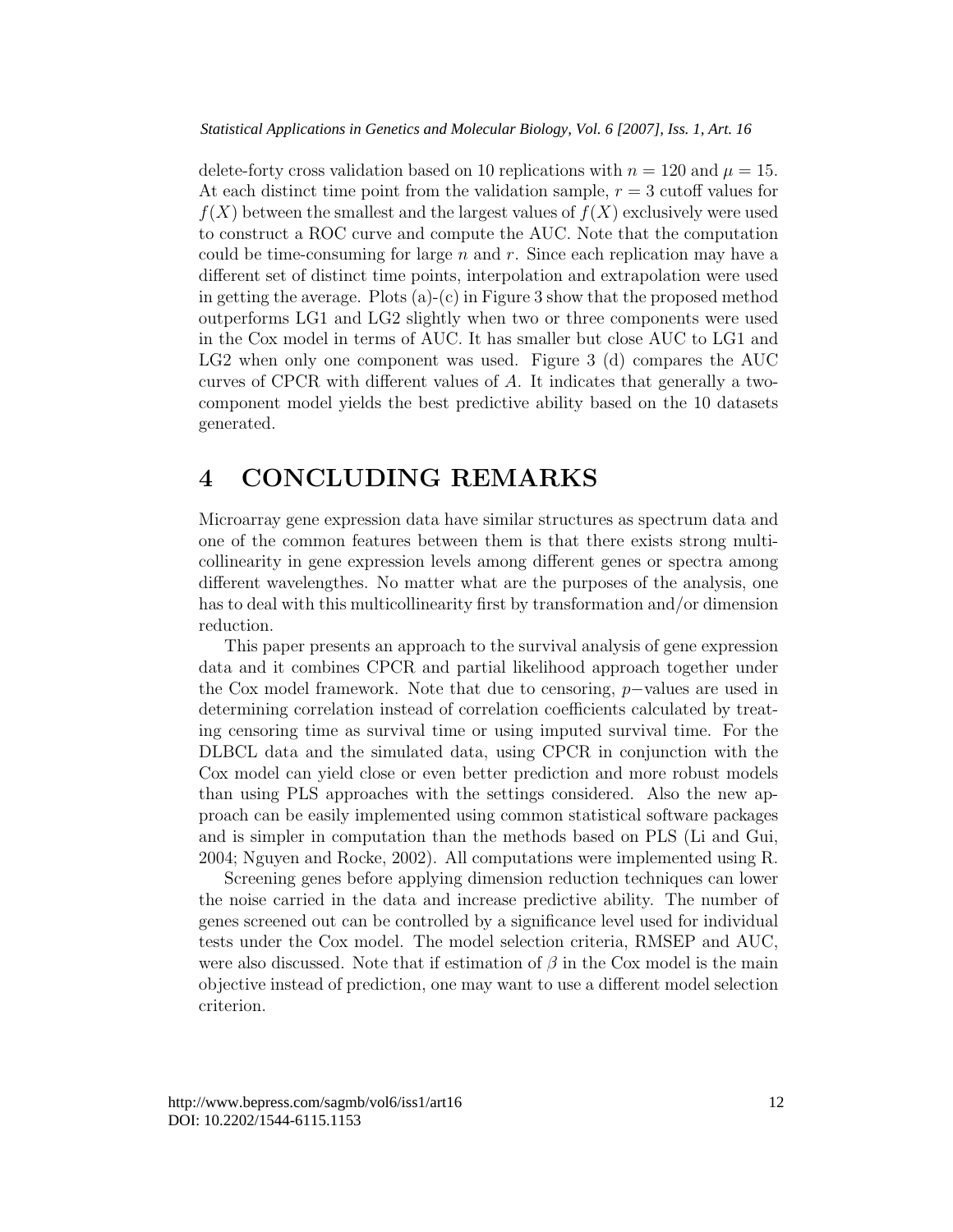The proposed CPCR chooses PCs with strongest association with the survival time to be included in the Cox model. Another way to select PCs is to apply a standard model selection procedure such as backward or best subset selection, as pointed out by a referee. A direction for future investigation may focus on different ways of selecting PCs.

The simulation study focused on the performance of the proposed method in prediction. A more thorough examination of the method, such as on the ROC curves and components selected, may help gain more insight of the method. We will leave it for future investigation.

### **REFERENCES**

- Akritas, M. G. (1994) Nearest Neighbor Estimation of a Bivariate Distribution under Random Censoring. Annals of Statistics, **<sup>22</sup>**, 1299-1327.
- Bair, E. and Tibshirani, R. (2004) Semi-Supervised Methods to Predict Patient Survival from Gene Expression Data. PLoS Biology, **<sup>2</sup>**, 0511-0522.
- Gui, J. and Li, H. (2005) Threshold gradient descent method for censored data regression, with applications in pharmacogenomics. Pacific Symposium on Biocomputing, **<sup>10</sup>**, 272-283.
- Heagerty, P. J., Lumley, T., and Pepe, M. S. (2000) Time-Dependent ROC Curves for Censored Survival Data and a Diagnostic Marker. Biometrics, **56**, 337-344.
- Jolliffe, I. T. (2002) Principal Component Analysis, 2nd Ed. Springer.
- Li, H. and Gui, J. (2004) Partial Cox regression analysis for high-dimensional microarray gene expression data. Bioinformatics, **<sup>20</sup>**, i208-i215.
- Li, H. and Luan, Y. (2005) Boosting proportional hazards models using smoothing splines, with applications to high-dimensional microarray data. Bioinformatics, **<sup>21</sup>**, 2403-2409.
- Li, L. and Li, H. (2004) Dimension reduction methods for microarrays with application to censored survival data. Bioinformatics, **<sup>20</sup>**, 3406-3412.
- Nguyen, D. V. and Rocke, D. M. (2002) Partial least squares proportional hazard regression for application to DNA microarray survival data. Bioinformatics, **<sup>18</sup>**, 1625-1632.